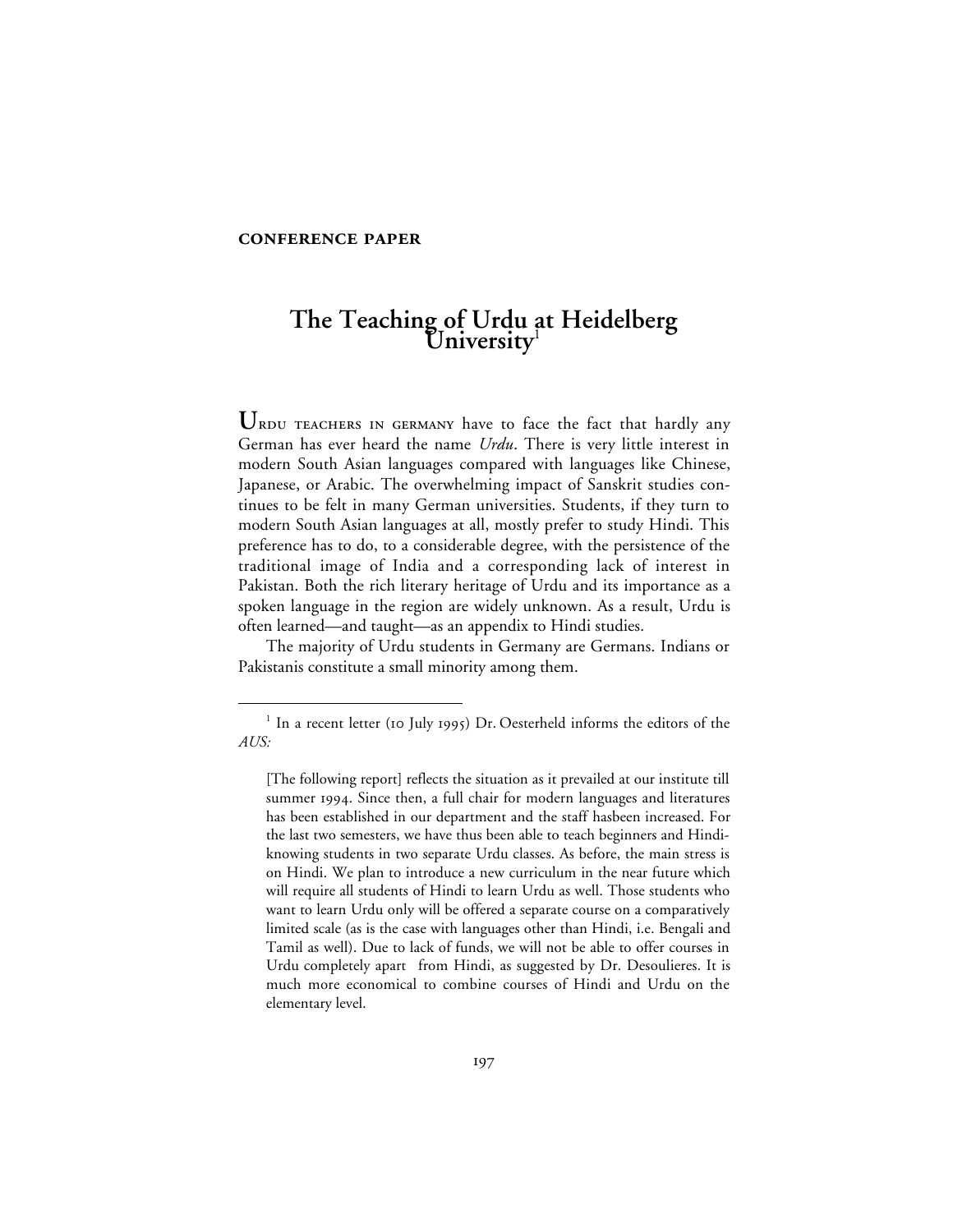#### 198 • THE ANNUAL OF URDU STUDIES

Under the German academic system, students are required to study two main subjects or one main subject and two subsidiary subjects for a "Magister" (almost equivalent to a M.A. or M.Sc.). Students taking up Modern Languages and Literatures in the Department of Indology as their main subject have to study two languages. Those opting for Hindi quite often choose Urdu as the second language. At present, we have no students studying Urdu as their main subject and/or their first language. Some students learn Urdu as a substitute for Latin, which is a degree requirement in our department.

In view of the overall situation briefly described above, Urdu teaching faces the following problems:

The basic course comprises four semesters for beginners and two semesters for students who have completed the basic course in Hindi. Both types of students have to be taught in the same class because we cannot afford to run two separate classes for them.

The first difficulty which all students alike face is learning the Urdu script. Introducing the script goes hand in hand with teaching basic structures of the language and elementary vocabulary. Here, the disparity between beginners and Hindi-knowing students creates a problem: the sentences and texts we use in the first two semesters are either too simple and therefore boring for the Hindi-knowing group, or too complex and difficult to understand for the "real" beginners. It is quite difficult to find a compromise between these two extremes.

### **Basic Course**

For the past four years, we have been trying different methods of introducing the Urdu script—the systematic approach according to letter groups in alphabetical order, and the didactic approach proceeding from the simpler to the more complex letters. So far, we have not been able to find any discernible difference in the results. It would be very interesting and instructive to learn about the experience of other teachers of Urdu in this regard.

Another issue which might be discussed at the conference is the question of spelling. There are several disparities in the rules of spelling formulated by different authors on the one hand, and between those rules and common practice on the other. As a rule, we try to follow the current usage as far as possible, but at the same time pointing out controversial spellings.